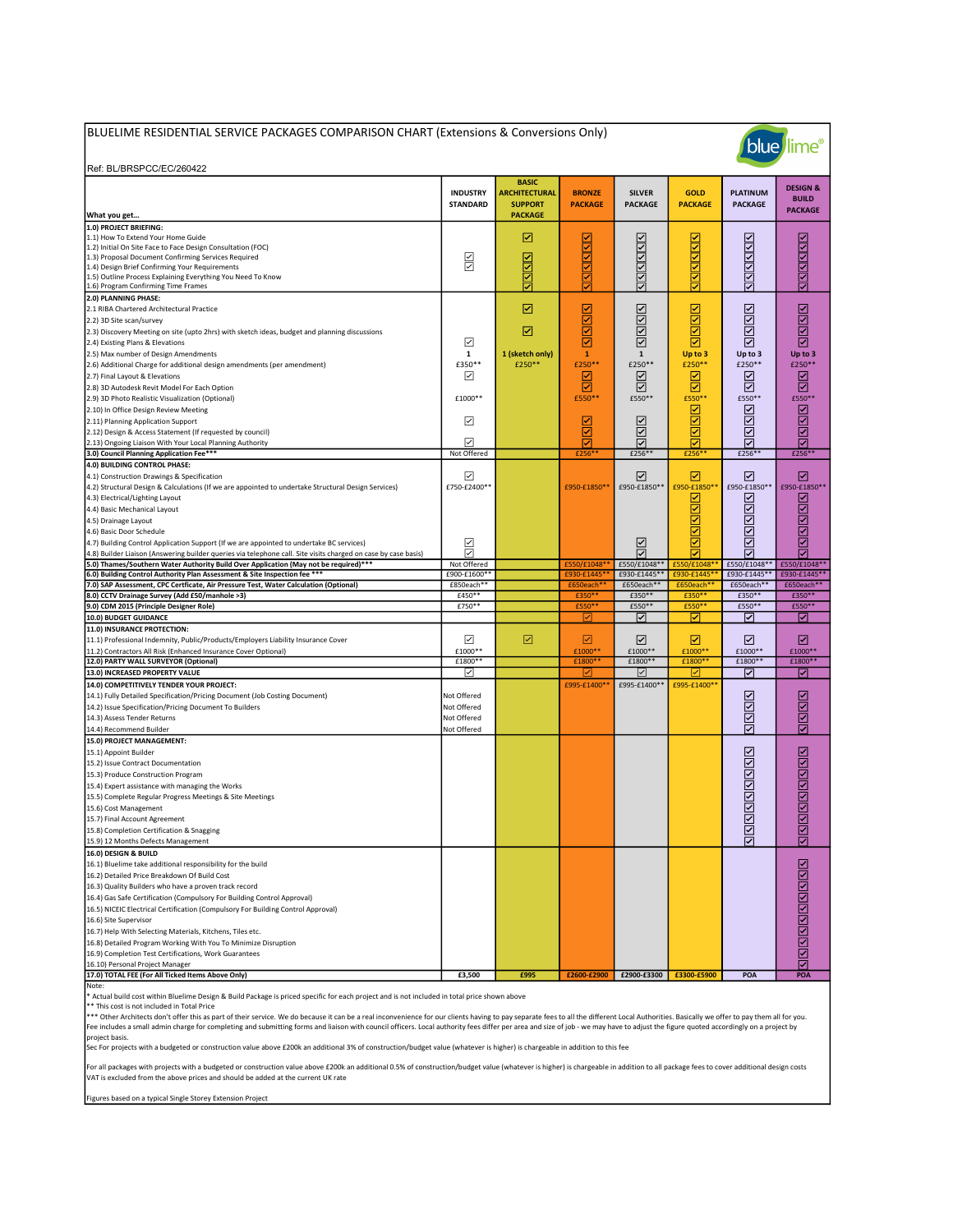### BLUELIME RESIDENTIAL SERVICE PACKAGES EXPLAINED



How to extend your home guide is a 28 page document giving you all the information you need to know about extending your home, what to be aware of, cost information etc. it is concise and thorough and will be of immense benefit to you whether you use or services or not. Its completely free - compliments of us!

Initial Design Consultation is where we discuss over the phone or meet with you at your property and go through different ideas on how we can make

improvements to your home. We will also explain in detail how the whole property development process works and everything else you need to be aware of. Proposal Document (Design Report) confirming everything discussed and is where many of the following items are confirmed. It also gives you an idea of how much your project is likely to cost.

Design Brief (Project Brief) is our understanding of what you want to achieve from our initial design consultation in terms of aesthetics, rooms, layout etc. basically the things that you want to achieve by developing your property. The brief also ensures we have understood exactly what you want.

Outline Process summarizes your next steps and things you need to consider.

Program confirms suggested time frames for your project.

Measured Building Survey is where we survey/3d scan and measure your house so we can produce existing plan and elevation drawings showing how your house looks right now.

Existing Plans & Elevations are produced by us and show exactly how your house looks right now.

Design Option. We will draw up your plan layout and elevations making sure you are actively involved in the design process and you get exactly what you want. Final Layout & Elevations - We will complete your final plan layout design and email it to you for sign off. We will then draw up what it will look like on the outside (the proposed elevations), how it blends in with the existing property and make any amendments to the outside that you may want before we make your planning application.

3D Photo Realistic visualization can be produced using the latest software that will help you picture exactly how the completed project will look in real life. This option is only recommended for projects valued at £500,000+

Planning Application - Once you are happy with how the outside looks we will then add lots more technical detail, consult your local planning officer on your behalf, complete all forms and make the planning application to your local council for you.

Design & Access Statement is a document that describes in words the proposed development and is produced by us at the request of the Local Authority.

Ongoing Liaison with your Local Planning Authority will be maintained by us throughout the planning phase keeping you informed of what is happening as much as feasibly possible. However it is notoriously difficult to get hold of planning officers and it does tend to go a bit quiet during the planning phase. Occasionally we will meet with the planning officer prior to submitting the application to ensure they are happy with the proposals and to increase your chances of getting it through. We advise you to meet with your neighbours at this time to talk through your proposals and get their support.

Construction Drawings & Specification are produced by us and give precise construction details for builders to price from. These are also used for the Building Control application. We will email these out to at least 3 of our recommended builders and whoever else you wish to price the work.

Structural Design & Calculations give precise details on the steel beams and all structural requirements. They are also used by the builders for pricing and form part of the Building Control application.

Electrical Layouts are produced by us in AutoCAD typically showing spotlight positions, light switches, wiring looms, power, data, aerial sockets etc. (Gold Package and above). This is a unique part of our service that is not often offered by other Architects but which is of huge benefit to you by helping ensure the builders price for everything on a like for like basis. Ultimately this can reduce risk and cost for our clients as the building contractor has all the information they require to provide an accurate quotation from the outset.

Basic Mechanical Layouts are produced by us in AutoCAD typically showing proposed radiators, boilers, cookers, showers, toilets etc. This is a unique part of our service that is not often offered by other designers but which is of huge benefit to you by helping ensure the builders price for everything on a like for like basis. Ultimately this can reduce risk and cost for our clients as the building contractor has all the information they require to provide an accurate quotation from the outset.

Drainage Layouts are produced by us in AutoCAD typically showing all existing and proposed foul/storm water drainage runs (inside and outside), manholes, etc. This is a unique part of our service that is not often offered but which is of huge benefit to you by helping ensure the builders price for everything on a like for like basis. Ultimately this can reduce risk and cost for our clients as the building contractor has all the information they require to provide an accurate quotation from the outset.

Door, Ironmongery & Finishes Schedule are produced by us in AutoCAD typically showing details all new doors. This is a unique part of our service that is not often offered by other designers but which is of huge benefit to you by helping ensure the builders price for everything on a like for like basis. Ultimately this can reduce risk and cost for our clients as the building contractor has all the information they require to provide an accurate quotation from the outset.

Building Control Application is a legal requirement and ensures your property has been designed in accordance with building regulation requirements. We often recommend using an Approved Building Control Inspector who act independently from the council and who tend to work with you to make sure your building work is safe and sound whilst thinking a little more commercially sympathetic. We will appoint Building Control on your behalf so you don't need to worry about that either.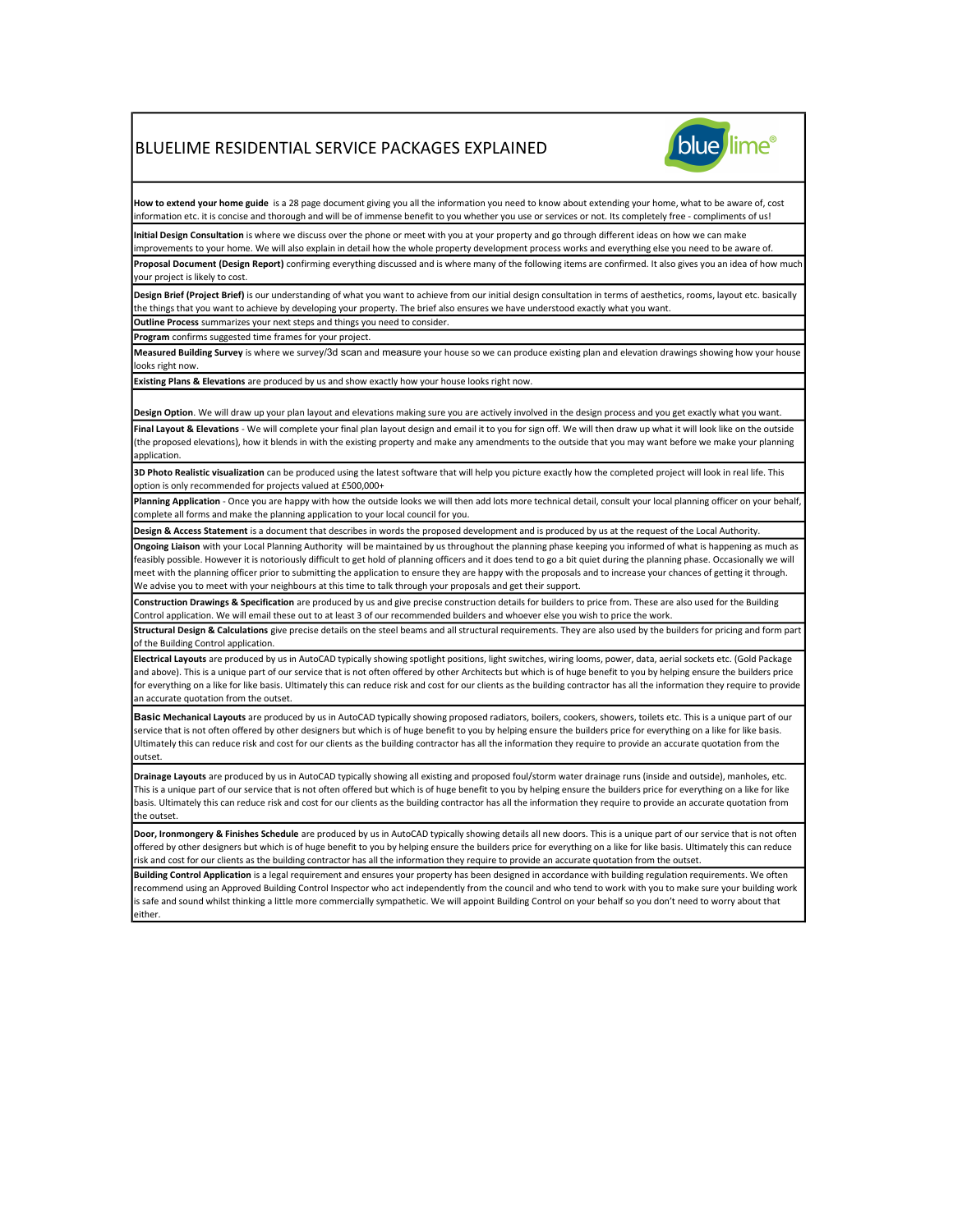### BLUELIME RESIDENTIAL SERVICE PACKAGES EXPLAINED



Thames/Southern Water build over application is another legal requirement that we will take care of if the building is near an existing sewer. Thames/Southern Water: Often drains near the property are considered sewers as they connect more than one property - If your extension falls within 3m of these drains a build ove application will be required. We can do this for you but you need to be aware of additional Thames/Southern Water fees which can range between £450 and £1300 A deposit of £1300 is also occasionally required. This can only be determined once we make the application. They also sometimes want a CCTV survey to be carried out before and after which can cost up to £750 although this normally only applies to Commercial property.

Builder Liaison - We will (within reason) deal with any design or structural questions the builder may have throughout the works.

Budget Construction Costs - This is a unique part of our service. We provide approx. budget costs (with exclusions) relating to your design option to give indicative construction costs in advance of tender returns from contractors. This is beneficial to determine if the scheme needs to be adjusted in size or complexity to meet your budget expectation in advance of appointing building contractors to price.

Insurance protection - You can rest assured that your development is in safe hands and that you will always be covered in the unlikely event anything should go wrong. As a Limited Company we carry full Employers, Public and Products Liability insurance up to £2,000,000 and Professional Indemnity insurance up to £250,000. We also ensure that any contractors we use have suitable Employers, Public and Products Liability also (they don't need Professional Indemnity). Additional (Contractors All Risk) protection can be provided which provides you with full insurance protection during the works should there be an incident not normally covered by your household insurance.

Party Wall Surveyor: Often due to the sensitivity and proximity to neighboring properties we advise to appoint a party wall surveyor. A party wall surveyor will rout a condition survey of any shared walls to determine if any damage is caused as a result of the works. It is not always necessary but is advisable

Increased Property Value - It is worth noting that a high percentage of projects we have completed to date have increased the value of the property beyond the cost of design and building works. Even if your circumstances change; having planning permission for an extension to your house on it's own will increase the value of your property. So whatever way you do it investing money on your home now one of the safest investments you can make.

Fully detailed specification/pricing document describes your project in detail beyond what is shown in the drawings and specification used for Building Control. This further de-risks the project for you by ensuring the builders all price on consistent information and in a similar format. It allows a much easier comparison of builders quotes and will highlight any anomalies or areas of financial risk before incurring cost. It reduces risk of variations and increased cost at a later date. Assess Tender Returns - We will carryout a full assessment and summary report on the tender bids received making sure everything has been priced for correctly and the builders have fully understood your requirements

Project Management - Is where we Project Manage your project for you if you dont have time or wish to manage the project yourself.

Design & Build - If you want total piece of mind and a single one stop shop for everything then our Design and Build package will be right for you.

SAP Assessment - The Standard Assessment Procedure (SAP) is the methodology used by the Government to assess and compare the energy and environmental performance of dwellings. Its purpose is to provide accurate and reliable assessments of dwelling energy performances that are needed to underpin energy and environmental policy initiatives.

EPC Certificate - Energy Performance Certificates (EPCs) are needed whenever a property is built, sold, rented. You must order an EPC for potential buyers and tenants before you market your property to sell or rent.

Air Pressure Test -Airtightness for Part L Building Regulations and Building Standards compliance

Water Calculation - Likely water use/bill calculation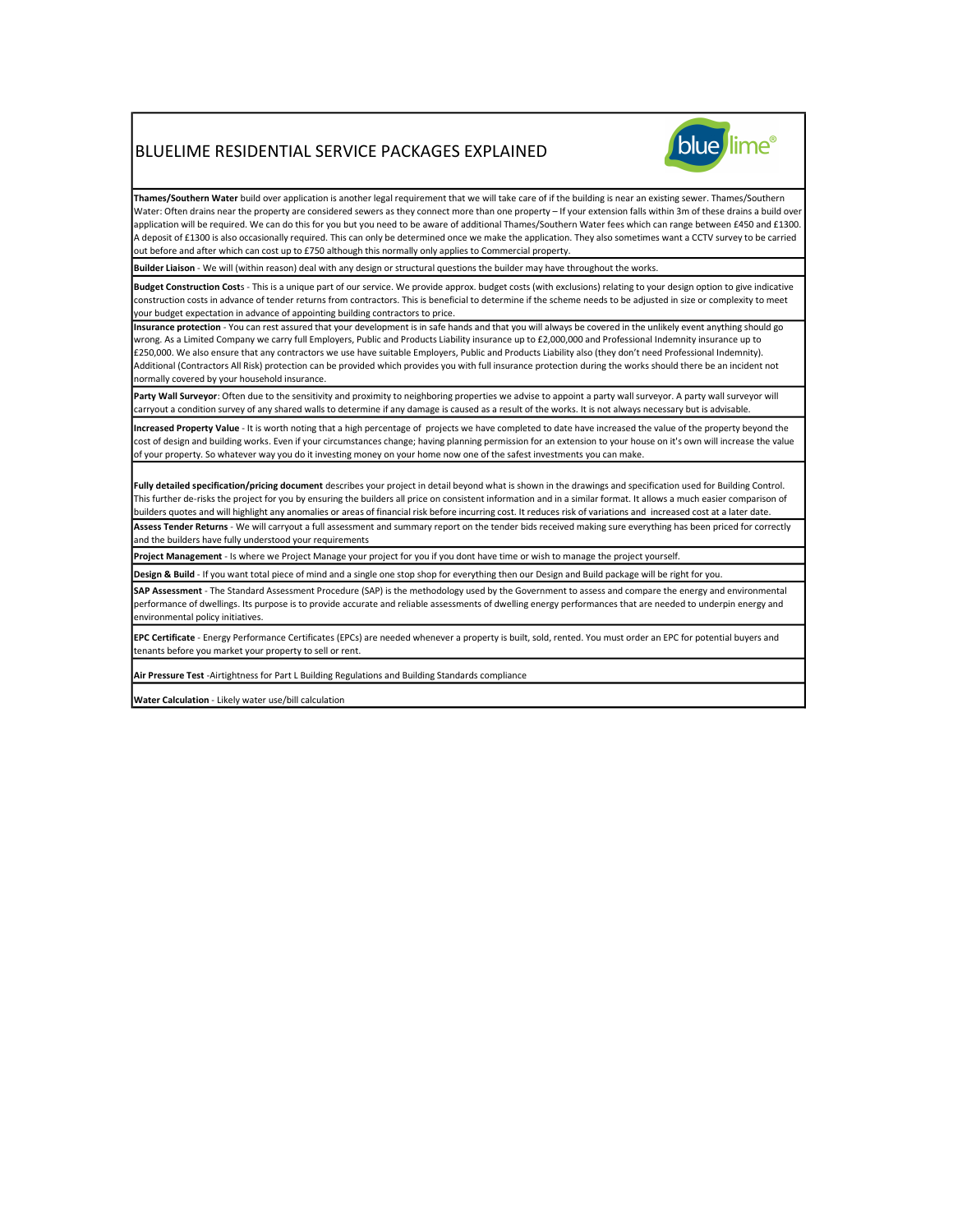# FAQ'S



### What package should I go for?

| The Basic Package is our entry level "Pay As You Go" offering.<br>This package includes your Existing Designs plus a basic design option with no amendments.<br>Presented in 2D format these designs will allow you to make your own Planning Application.                                                                                                                                                                                                                                                                                                                                                                                                                                                                                                                                                                                                                                                                                                                                                                                                                                                                                                                                                                                                                                                                                                                                                                                                                                                                                                                                                                                                                                                                                                                                                                                                                                                                                            | ARCHITECTUR<br>AL SUPPORT<br>PACKAGE<br><b>BASIC</b><br>₹ |  |
|-------------------------------------------------------------------------------------------------------------------------------------------------------------------------------------------------------------------------------------------------------------------------------------------------------------------------------------------------------------------------------------------------------------------------------------------------------------------------------------------------------------------------------------------------------------------------------------------------------------------------------------------------------------------------------------------------------------------------------------------------------------------------------------------------------------------------------------------------------------------------------------------------------------------------------------------------------------------------------------------------------------------------------------------------------------------------------------------------------------------------------------------------------------------------------------------------------------------------------------------------------------------------------------------------------------------------------------------------------------------------------------------------------------------------------------------------------------------------------------------------------------------------------------------------------------------------------------------------------------------------------------------------------------------------------------------------------------------------------------------------------------------------------------------------------------------------------------------------------------------------------------------------------------------------------------------------------|-----------------------------------------------------------|--|
| If you simply want to increase the value of your property by getting planning permission and don't intedn to build then this is the best option.<br>You provide the measurements for your property, we Include existing designs plus 1 x Design Option all in 2D.                                                                                                                                                                                                                                                                                                                                                                                                                                                                                                                                                                                                                                                                                                                                                                                                                                                                                                                                                                                                                                                                                                                                                                                                                                                                                                                                                                                                                                                                                                                                                                                                                                                                                     | <b>BRONZE</b>                                             |  |
| Bronze Package plus we create your design in 3D to make those tricky design options easier. Includes basic construction drawings plus planning<br>and building control support. Silver is for you if you can answer yes to all of the following questions:<br>1) You are likely to build the project<br>2) You have time available to commit to the project and are capable of managing it personally<br>3) You are happy to manage and deal with the builders directly yourself<br>4) You are happy to use one of our approved builders who know what is required based on limited construction design detail<br>5) Your chosen builder has gave you a fixed price for the work with full itemised breakdown<br>[6] Your preferred builder has gave you a full itemised cost breakdown for electrical sockets, lights, switches, radiators, doors, ironmongery,<br>drainage and you are happy with what he has priced<br>Our silver package basically gets you planning approval, building control approval and construction drawings for builders to price from but not full<br>electrical, mechanical, drainage, door ironmongery details. Not having these details in place means builders quotations will vary considerably as<br>they will all make different assumptions as to what you want when pricing. This therefore makes our silver package more suitable when you have<br>a trusted preferred builder in place who you know will not charge you extra for not having these elements designed in. Note however that not<br>having these details designed in from the outset increases the likelihood of additional variation costs later during the build potentially putting<br>your project over budget. Our Silver package is the minimum required if you are actually going to build the project anytime soon. It will get you<br>planning approval and building control approval and sufficient detail for builders to build from. | <b>SILVER</b>                                             |  |
| Our gold package is by far our most popular (and this is for good reason). Our Gold Package gives you everything you get in the Silver package but<br>also provides that missing detail from the silver package. You get full construction drawings (Not just basic in the Silver Package) i.e. full<br>electrical, lighting, mechanical, heating and plumbing, drainage, door, and ironmongery details. This leaves nothing to chance whether you have a<br>trusted builder on board or not. There is sufficient detail for builders (eithers yours or our own approved builders) to give accurate quotations<br>that can be relied upon and they can build from. Gold gets you planning permission, building control approval and is really the minimum we<br>recommend if you intend to build anytime soon. Our Gold Package is designed to save you money when it comes to the Build Phase and it always<br>does!                                                                                                                                                                                                                                                                                                                                                                                                                                                                                                                                                                                                                                                                                                                                                                                                                                                                                                                                                                                                                                 | GOLD                                                      |  |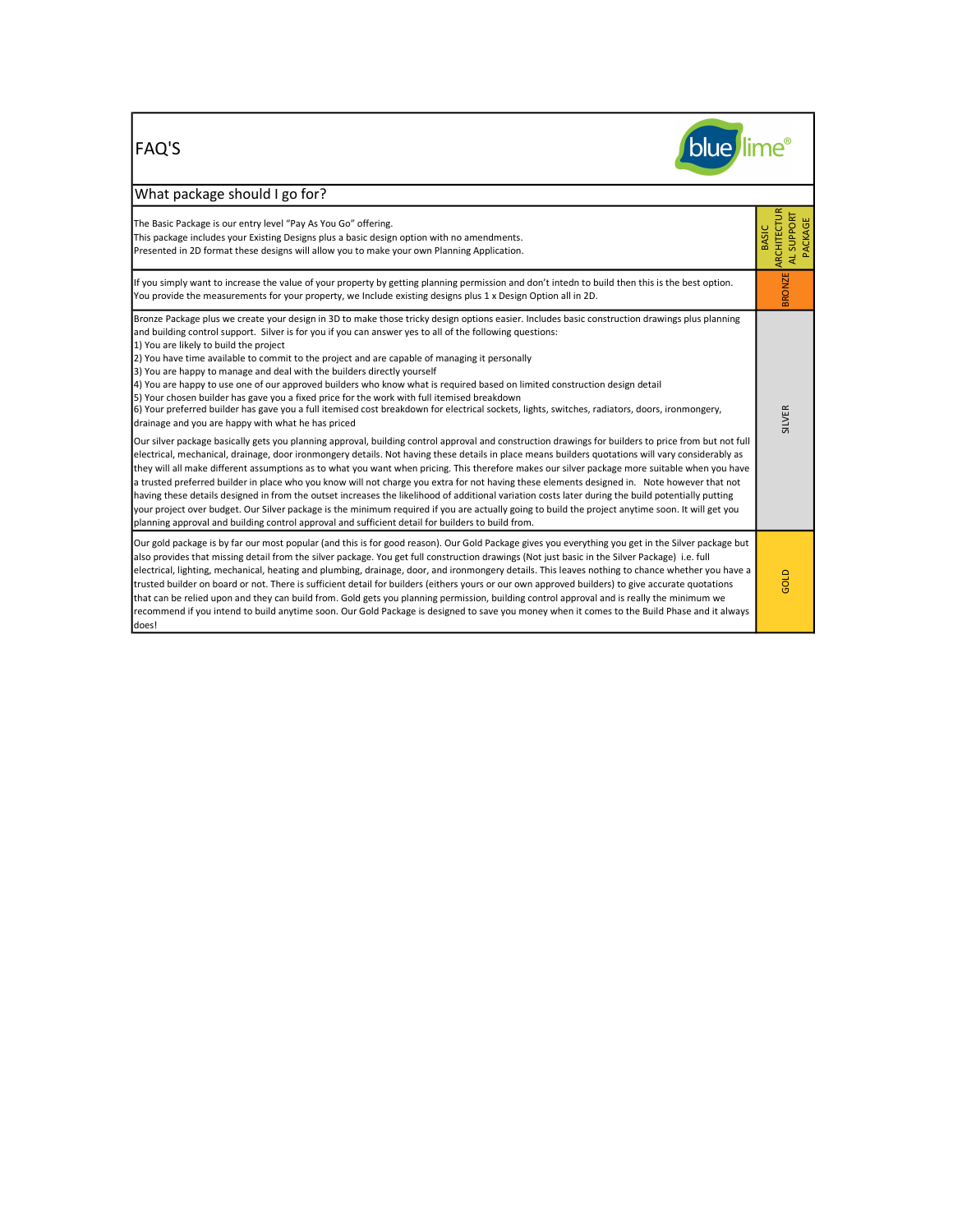## FAQ'S



#### What package should I go for? PLATINUM PROJECT MANAGEMENT 1) We will appoint the builder on your behalf ensuring nothing has been left out of their tender return. 2) We issue Contract Documentation and liaise with your appointed builder to create your Construction Program ensuring your required timelines are met 3) Within the contract documentation we will set out things like payment terms, timings for putting right any defects, amounts to be deducted every month for the defect liability period. This safeguards you that the builder will never disappear or not complete his work. 4) The builders site supervisor will liaise with you and manage works on a daily basis. But your dedicated project manager is there to coordinate things and deal with any other issues or queries you may have. He will also carryout regular site meetings to ensure the works are progressing at the right pace to meet the agreed deadlines. 1) Our RICS qualified Quantity Surveyor will produce a fully detailed Specification/Pricing Document giving you cost certainty as no work elements or costs are missed 2) This document gives you an accurate cost breakdown of your project ahead of going to tender allowing us to make some costs saving decisions early if necessary 3) We will email the tender pack to our recommended builders and any others you wish to price your project which should give you a good spread of priced options to choose from 4) The pricing document means that all the tender returns are presented in an agreed easy to compare format making it easier to spot any inconsistencies. 5) We will analyse the tender returns and present our comparison and recommendations in an easy to use spreadsheet. 5) We manage costs throughout the build keeping your project on budget. Of course there are occasionally unforeseeables that do arise and sometimes you may want extra things. That is no problem, we will ensure any changes you may want are taken into account by the builder and you are informed of any additional cost at the earliest opportunity 6) We manage the final account agreement ensuring you are not overcharged for anything and also complete the Final Certification & Snagging Processes which you need by law. 1) Let us ease the pressure and Project Manage the day to day tasks required in order to see the construction of your project all the way through to completion. Let Bluelime be the "go between" you and your chosen builder and allow us to make sure things go according to plan, on time and most importantly, on budget. We will prepare the project for tender, assess the tender returns and present to you for comparison in an easy to understand spreadsheet format. 2) We will appoint the builder on your behalf ensuring nothing has been left out of their tender return. 3) We issue Contract Documentation and liaise with your appointed builder to create your Construction Program ensuring your required timelines are met. 4) Within the contract documentation we will set out things like payment terms, timings for putting right any defects, amounts to be deducted every month for the defect liability period. 5) The builders site supervisor will liaise with you and manage works on a daily basis. But your dedicated project manager is there to coordinate things and deal with any other issues or queries you may have. He will also carry out regular site meetings to ensure the works are progressing at the right pace to meet the agreed deadlines. 6) We manage costs throughout the build keeping your project on budget. Of course there are occasionally unforeseeables that do arise and sometimes you may want extra things. That is no problem, we will ensure any changes you may want are taken into account by the builder and you are informed of any additional cost at the earliest opportunity 7) We manage the final account agreement ensuring you are not overcharged for anything and also complete the Final Certification & Snagging Processes which you need by law. The Platinum Package is split into 2 main sections highlighted below: COMPETITIVELY TENDER YOUR PROJECT